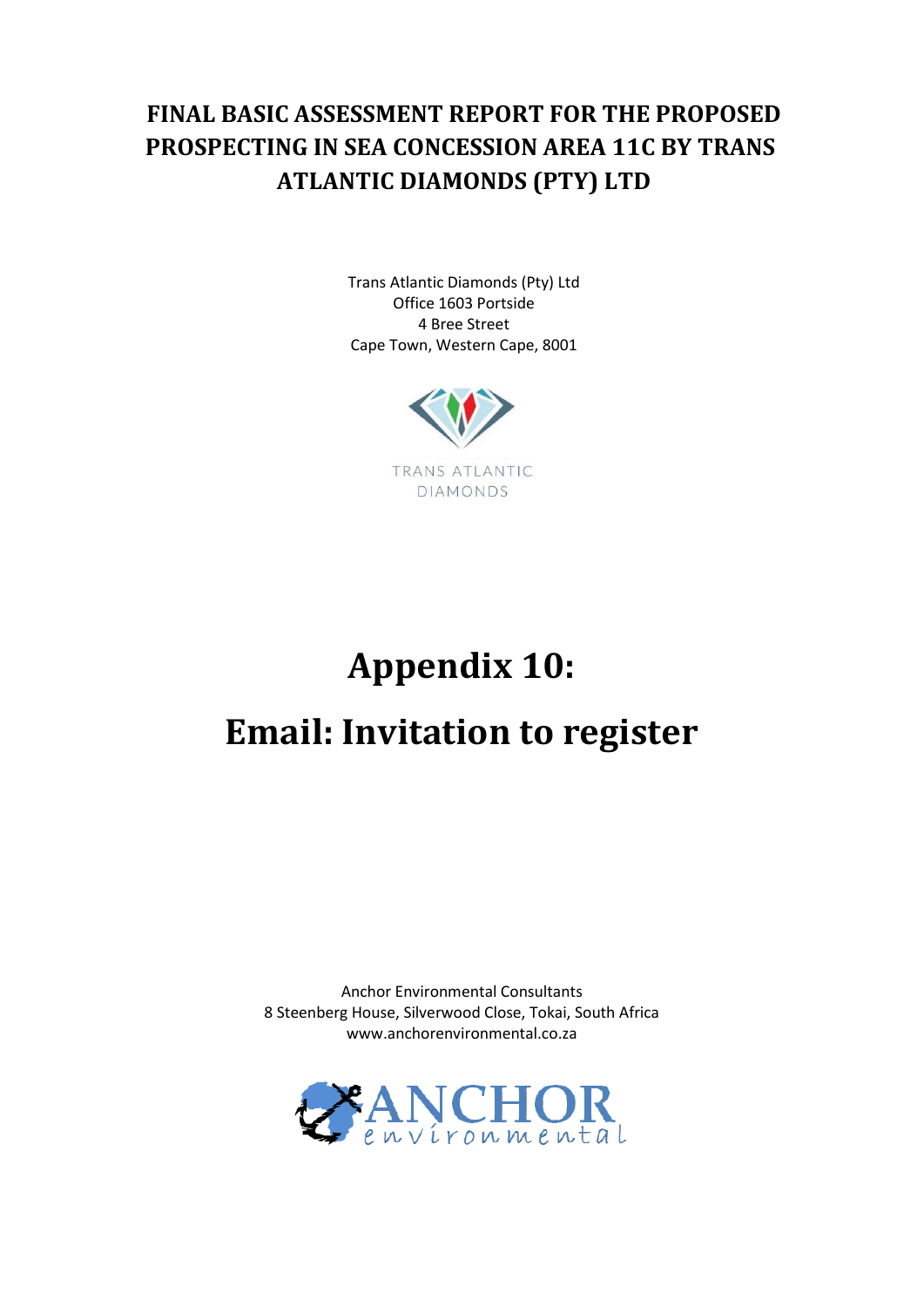#### **Cheruscha Swart**

| From:    | Cheruscha Swart                                                    |
|----------|--------------------------------------------------------------------|
| Sent:    | Tuesday, 06 July 2021 15:01                                        |
| To:      | Cheruscha Swart                                                    |
| Subject: | NOTICE OF APPLICATION FOR PROSPECTING RIGHTS - REQUEST TO REGISTER |

#### **Afrikaanse kennisgewing volg na die Engelse kennisgewing hieronder**

Dear Stakeholder,

#### **NOTICE OF APPLICATION FOR PROSPECTING RIGHTS AND ENVIRONMENTAL AUTHORISATION IN TERMS OF THE NATIONAL ENVIRONMENTAL MANAGEMENT ACT (ACT NO. 107 OF 1998), ENVIRONMENTAL IMPACT ASSESSMENT REGULATIONS, 2014 (AS AMENDED): OFFSHORE PROSPECTING ALONG THE WEST COAST OF SOUTH AFRICA, BETWEEN DORINGBAAI AND THE SOUTHERN BORDER OF THE NORTHERN CAPE**

#### **APPLICATION PHASE: REGISTRATION OF INTERESTED AND AFFECTED PARTIES**

The Applicant is applying for the right to prospect in an offshore concession area, between Doringbaai and the southern border of the Northern Cape, along the West Coast of South Africa. This activity triggers Listed Activities in the Environmental Impact Assessment Regulations, 2014 (as amended) and promulgated in terms of the National Environmental Management Act (Act No. 107 of 1998) (NEMA). The Applicant is therefore required to apply for Environmental Authorisation from the competent authority, i.e. the Department of Mineral Resources and Energy, in addition to applying for prospecting rights to commence with the activity. The Applicant has appointed Anchor Environmental Consultants (Pty) Ltd as the independent Environmental Assessment Practitioner (EAP) to assist with applying for prospecting rights and conducting a Basic Assessment Process which is required to apply for Environmental Authorisation.

#### **You are herewith invited to register as an Interested and Affected party (I&AP) for the proposed activity, starting today 6 July 2021.**

Please send your name, contact details, preferred method of notification (e.g. e-mail address, cellphone or verbal communication) and an indication of any direct business, financial, personal or other interest (e.g. fisheries, business owner, government official) which you may have in the application to **cheruscha@anchorenvironmental.co.za.** If you are aware of anyone that might be an I&AP, please direct them to this email or send us their details.

#### **You are also notified that there will be an official 30-day Public Participation Process which will commence anytime from mid to late July. Details regarding this process will be confirmed with and communicated to stakeholders at a later stage.**

During this 30-day period, you will have an opportunity to review and comment on the Draft Basic Assessment Report (BAR) which will be made available online and at designated locations. The Draft BAR will provide details about the applicant, receiving environment, the prospecting activity and any potential associated impacts. You can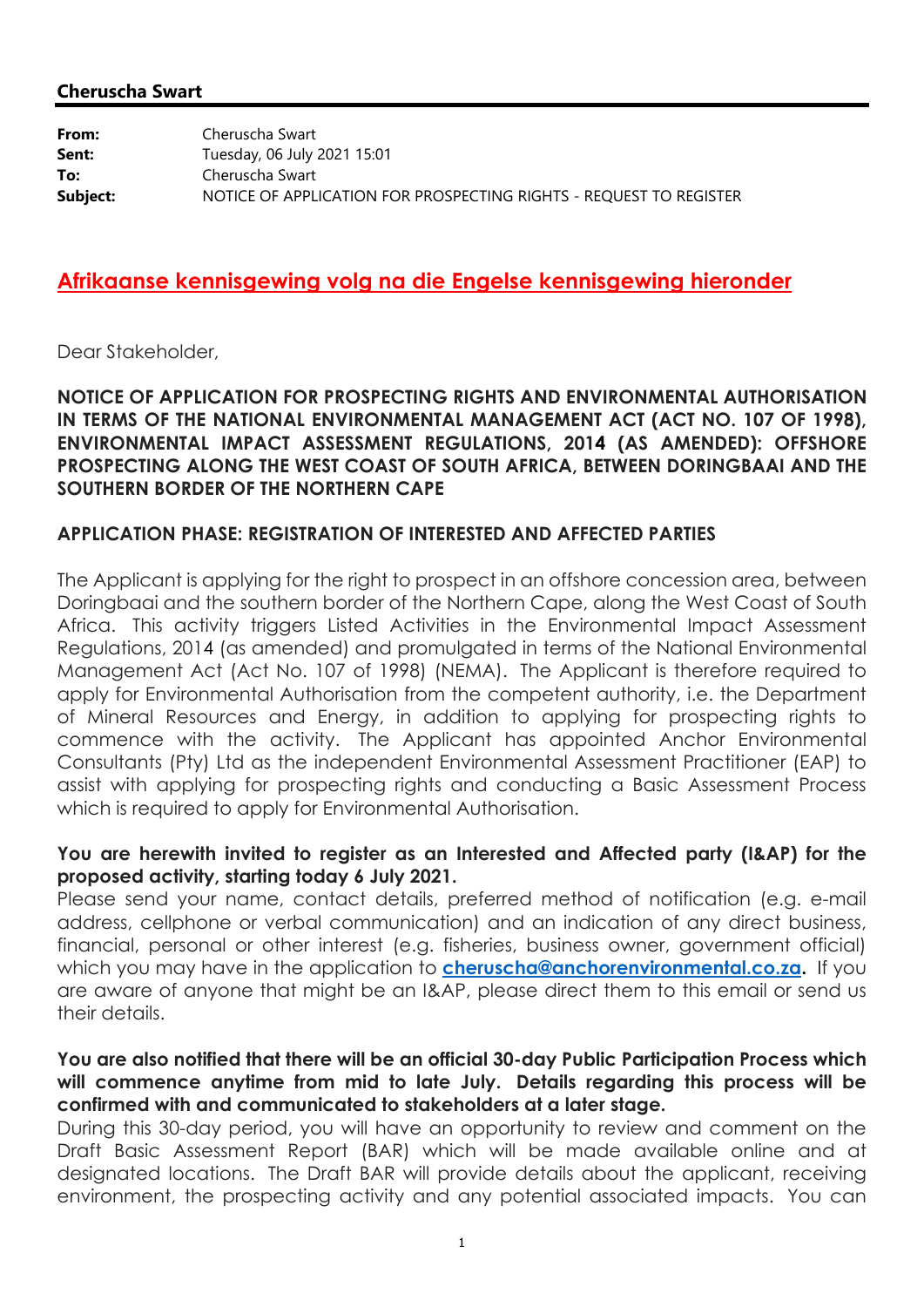register and provide your comments starting today, 6 July 2021, until the end of the Public Participation Process for which details will be confirmed.

#### **This 30-day Public Participation Period will also include a meeting of which details will be confirmed at a later stage.**

Please note that we are compliant with the Protection of Personal Information (POPI) Act according to which your personal information may not be distributed or made public without your permission or knowledge. We will, however, make all stakeholder comments available to the public, although these will be kept anonymous.

Please do not hesitate to contact us should you have any questions concerning the proposed project or stakeholder consultation process.

Thank you

Kind regards,



**Cheruscha Swart** Ecologist and Environmental Consultant Anchor Environmental Consultants (Pty) Ltd 8 Steenberg House, Silverwood Close, Tokai, South Africa Tel: +27 21 701 3420 Email: cheruscha@anchorenvironmental.co.za Website: anchorenvironmental.co.za

**Please note that only registered stakeholders will receive further correspondence. Please be aware that despite precautionary measures that we have taken, our notifications could be categorised as spam by a number of email service providers. Should you wish to register, please add the following email addresses to your contacts to ensure that you receive future updates on this project: cheruscha@anchorenvironmental.co.za**

### **Afrikaanse Kennisgewing**

Geagte Belanghebbende,

**KENNISGEWING VIR DIE AANSOEK OM PROSPEKTEERREGTE EN OMGEWINGSMAGTIGING IN TERME VAN DIE WET OP NASIONALE OMGEWINGSBESTUUR (WET NR. 107 VAN 1998), OMGEWINGSIMPAKASSESSERINGSREGULASIES, 2014 (SOOS GEWYSIG): PROSPEKTEERWERK IN 'N KONSESSIEGEBIED LANGS DIE WESKUS VAN SUID-AFRIKA, TUSSEN DORINGBAAI EN DIE SUIDELIKE GRENS VAN DIE NOORD-KAAP**

**TOEPASSINGSFASE: REGISTRASIE VAN GEïNTERESSEERDE EN/OF GEAFFEKTEERDE PARTYE.**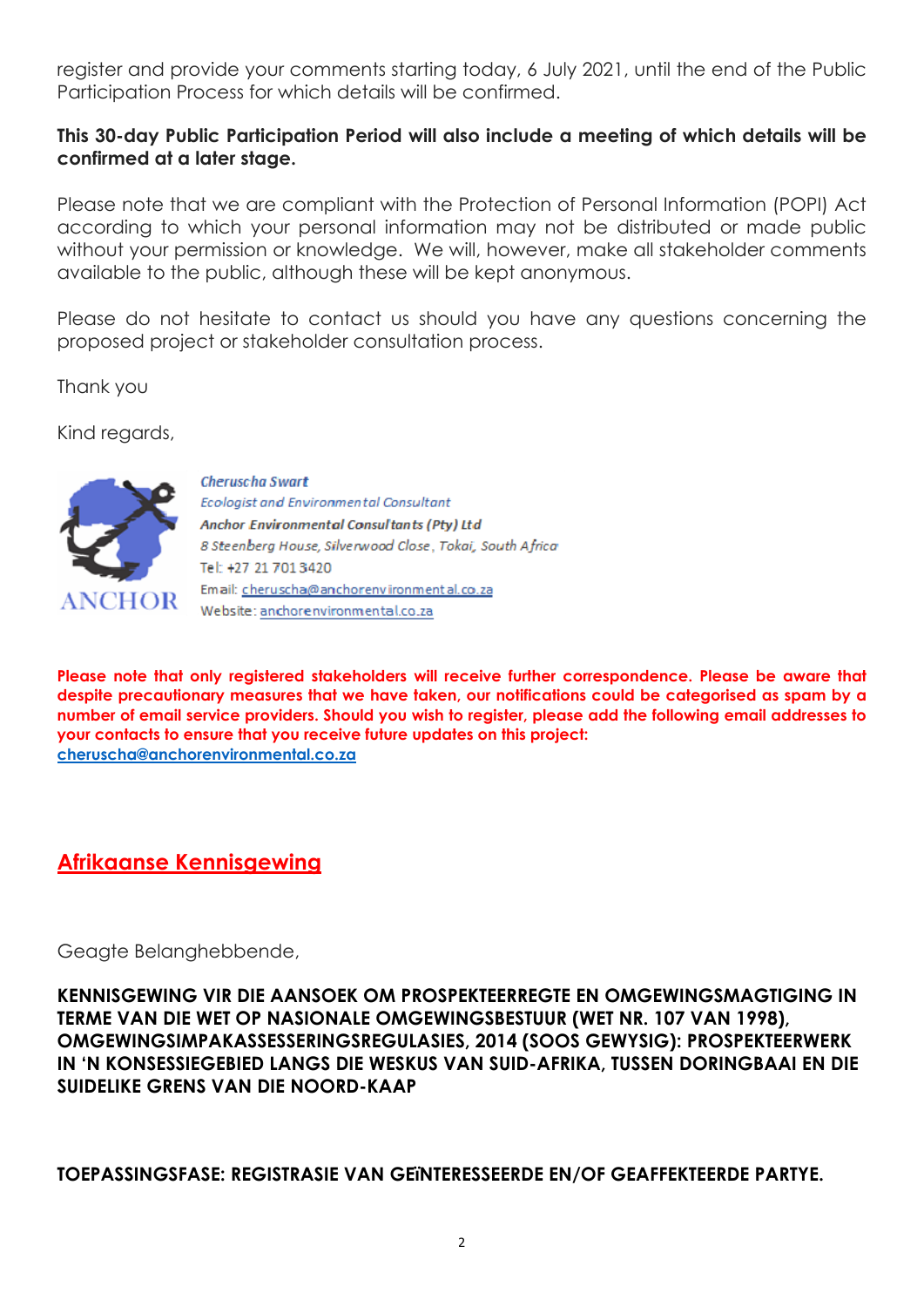Die Aansoeker doen aansoek vir die reg om te prospekteer in 'n seelangsekonsessiegebied, tussen Doringbaai en die suidelike grens van die Noord-Kaap, langs die Weskus van Suid-Afrika. Hierdie aktiwiteit gee aanleiding tot ander aktiwiteite, soos gelys onder die Omgewings-impakassesseringsregulasies, 2014 (soos gewysig) en afgekondig in terme van die Nasionale Wet op Omgewingsbestuur (Wet No. 107 van 1998). Daar word dus van die aansoeker vereis om aansoek te doen om omgewingsmagtiging by die bevoegde owerheid, dit wil sê die Department van Minerale Hulpbronne en Energie, benewens die aansoek om prospekteerregte, voordat daar voortgegaan mag word met die aktiwiteite. Die aansoeker het Anchor Environmental Consultants (Edms) Bpk aangestel as die Onafhanklike Omgewingsassesseringspraktisyn (EAP) om te help met die aansoek om prospekteerregte en om 'n Basiese Assesseringsproses uit te voer as deel van die aansoek om omgewingsmagtiging.

#### **U word hiermee uitgenooi om te registreer as 'n geïnteresseerde en/of geaffekteerde party (I&AP) vir die voorgestelde aktiwiteit, vanaf vandag 6 July 2021.**

Stuur asseblief u naam, kontakbesonderhede, en voorkeurmetode vir kennisgewing (bv. e-posadres, selfoon of mondelingse kommunikasie) en 'n aanduiding van enige direkte sake-, finansiële, persoonlike of ander belangstellings (bv. Visserye, sake-eienaar, regeringsamptenaar) wat u in die aansoek mag hê na **cheruscha@anchorenvironmental.co.za**. As u van iemand weet wat moontlik ook 'n I&AP is, verwys hulle asseblief na hierdie e-pos of stuur vir ons hulle besonderhede.

#### **U word ook in kennis gestel dat daar 'n amptelike 30-dae openbare deelnameproses sal wees wat enige tyd vanaf middel to einde Julie 2021 'n aanvang sal neem. Inligting rakende die proses sal mettertyd bevestig en aan belanghebbendes gekommunikeer word.**

Gedurende hierdie 30-dae periode het u die geleentheid om die Konsep-basiese assesseringsverslag (BAV) te hersien en kommentaar daarop te lewer. Hierdie veslag sal op ons webtuiste aanlyn en ook op aangewese plekke beskikbaar gestel word. Die Konsep-BAV sal besonderhede verskaf oor die aansoeker, die geaffekteerde omgewing, die prospekteeraktiwiteit en enige potensiële gevolge. U kan registreer en kommentaar lewer vanaf vandag, 6 July 2021 tot en met wanneer die openbare deelnameproses eindig. Besonderhede oor die openbare deelnameproses sal bevestig word.

#### **Die openbare deelnameproses sal 'n openbare vergadering insluit, waarvan die besonderhede later bevestig sal word.**

Let asseblief daarop dat ons voldoen aan die Wet op die Beskerming van Persoonlike Inligting (POPI), ingevolge waarvan u persoonlike inligting nie sonder u toestemming of kennis versprei of openbaar gemaak mag word nie. Ons sal egter alle kommentaar van belanghebbendes aan die publiek beskikbaar stel, alhoewel dit anoniem sal bly.

Moet asseblief nie huiwer om met ons in verbinding te tree indien u enige vrae oor die voorgestelde projek of die openbaredeelname proses het nie.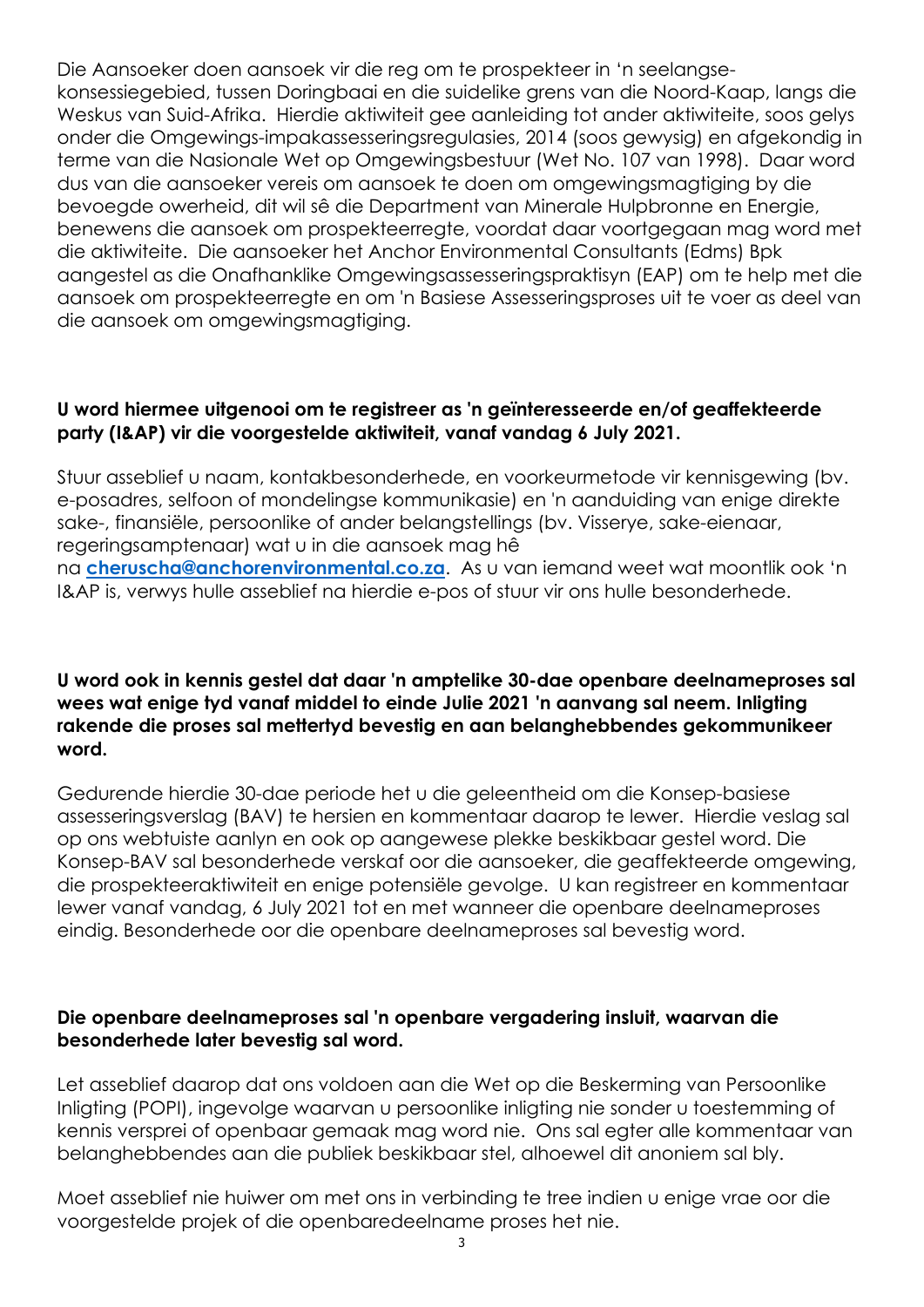Dankie.

Vriendelike groete,



#### **Cheruscha Swart**

Ecologist and Environmental Consultant Anchor Environmental Consultants (Pty) Ltd 8 Steenberg House, Silverwood Close, Tokai, South Africa Tel: +27 21 701 3420 Email: cheruscha@anchorenvironmental.co.za Website: anchorenvironmental.co.za

**Let daarop dat slegs geregistreerde belanghebbendes verdere korrespondensie sal ontvang. Ten spyte van voorsorgmaatreëls is daar verskeie e-posdiensverskaffers wat dalk u e-poskennisgewings as strooipos klassifiseer. Indien u wil registreer, voeg die volgende e-posadresse by u kontakte om te verseker dat u toekomstige opdaterings oor hierdie projek kan ontvang:**

**cheruscha@anchorenvironmental.co.za**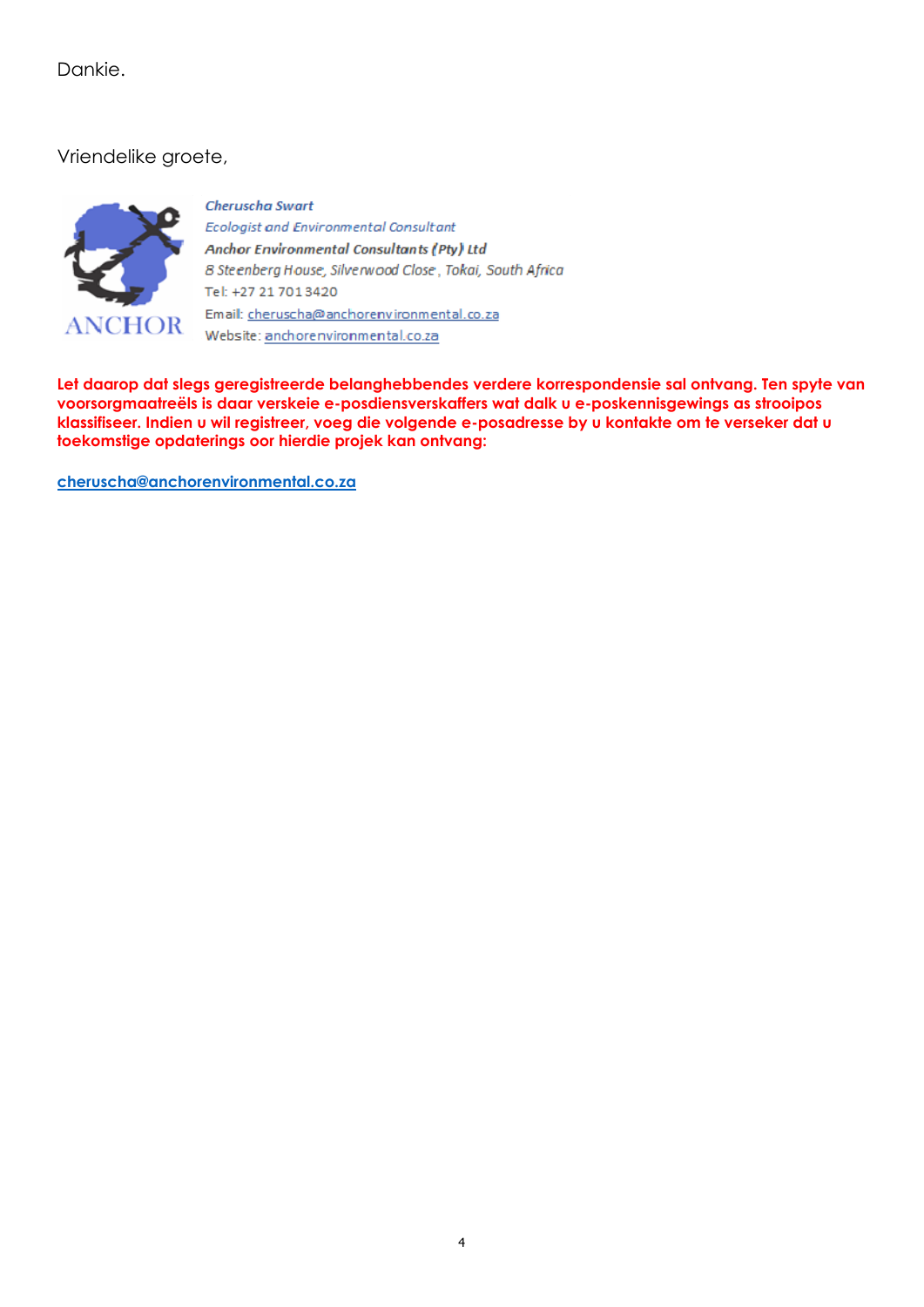#### **Cheruscha Swart**

| From:    | Cheruscha Swart                                                    |
|----------|--------------------------------------------------------------------|
| Sent:    | Monday, 19 July 2021 20:21                                         |
| To:      | Cheruscha Swart                                                    |
| Subject: | NOTICE OF APPLICATION FOR PROSPECTING RIGHTS - REQUEST TO REGISTER |

#### **Afrikaanse kennisgewing volg na die Engelse kennisgewing hieronder**

Dear Stakeholder,

#### **NOTICE OF APPLICATION FOR PROSPECTING RIGHTS AND ENVIRONMENTAL AUTHORISATION IN TERMS OF THE NATIONAL ENVIRONMENTAL MANAGEMENT ACT (ACT NO. 107 OF 1998), ENVIRONMENTAL IMPACT ASSESSMENT REGULATIONS, 2014 (AS AMENDED): OFFSHORE PROSPECTING ALONG THE WEST COAST OF SOUTH AFRICA, BETWEEN DORINGBAAI AND THE SOUTHERN BORDER OF THE NORTHERN CAPE**

#### **APPLICATION PHASE: REGISTRATION OF INTERESTED AND AFFECTED PARTIES**

The Applicant is applying for the right to prospect in an offshore concession area, between Doringbaai and the southern border of the Northern Cape, along the West Coast of South Africa. This activity triggers Listed Activities in the Environmental Impact Assessment Regulations, 2014 (as amended) and promulgated in terms of the National Environmental Management Act (Act No. 107 of 1998) (NEMA). The Applicant is therefore required to apply for Environmental Authorisation from the competent authority, i.e. the Department of Mineral Resources and Energy, in addition to applying for prospecting rights to commence with the activity. The Applicant has appointed Anchor Environmental Consultants (Pty) Ltd as the independent Environmental Assessment Practitioner (EAP) to assist with applying for prospecting rights and conducting a Basic Assessment Process which is required to apply for Environmental Authorisation.

#### **You are herewith invited to register as an Interested and Affected party (I&AP) for the proposed activity, starting today 19 July 2021.**

Please send your name, contact details, preferred method of notification (e.g. e-mail address, cellphone or verbal communication) and an indication of any direct business, financial, personal or other interest (e.g. fisheries, business owner, government official) which you may have in the application to **cheruscha@anchorenvironmental.co.za.** If you are aware of anyone that might be an I&AP, please direct them to this email or send us their details. We also ask that you print and display this notice on the doors of your institution so that the community can be made aware of the participation process.

#### **You are also notified that there will be an official 30-day Public Participation Process which will commence anytime from mid to late July. Details regarding this process will be confirmed with and communicated to stakeholders at a later stage.**

During this 30-day period, you will have an opportunity to review and comment on the Draft Basic Assessment Report (BAR) which will be made available online and at designated locations. The Draft BAR will provide details about the applicant, receiving environment, the prospecting activity and any potential associated impacts. You can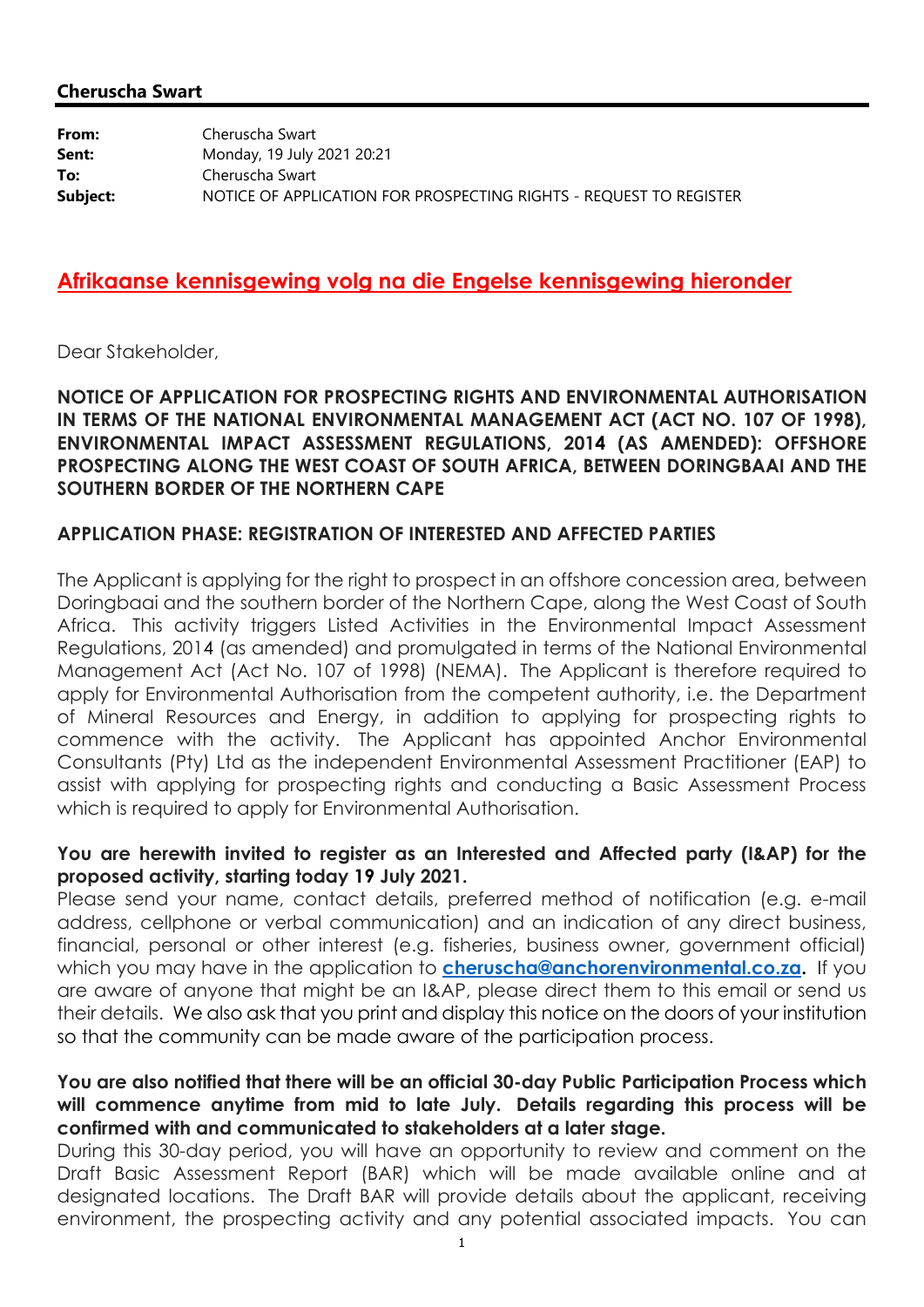register and provide your comments starting today, 19 July 2021, until the end of the Public Participation Process for which details will be confirmed.

#### **This 30-day Public Participation Period will also include a meeting of which details will be confirmed at a later stage.**

Please note that we are compliant with the Protection of Personal Information (POPI) Act according to which your personal information may not be distributed or made public without your permission or knowledge. We will, however, make all stakeholder comments available to the public, although these will be kept anonymous.

Please do not hesitate to contact us should you have any questions concerning the proposed project or stakeholder consultation process.

Thank you

Kind regards,



**Cheruscha Swart** Ecologist and Environmental Consultant Anchor Environmental Consultants (Pty) Ltd 8 Steenberg House, Silverwood Close, Tokai, South Africa Tel: +27 21 701 3420 Email: cheruscha@anchorenvironmental.co.za Website: anchorenvironmental.co.za

**Please note that only registered stakeholders will receive further correspondence. Please be aware that despite precautionary measures that we have taken, our notifications could be categorised as spam by a number of email service providers. Should you wish to register, please add the following email addresses to your contacts to ensure that you receive future updates on this project: cheruscha@anchorenvironmental.co.za**

## **Afrikaanse Kennisgewing**

Geagte Belanghebbende,

**KENNISGEWING VIR DIE AANSOEK OM PROSPEKTEERREGTE EN OMGEWINGSMAGTIGING IN TERME VAN DIE WET OP NASIONALE OMGEWINGSBESTUUR (WET NR. 107 VAN 1998), OMGEWINGSIMPAKASSESSERINGSREGULASIES, 2014 (SOOS GEWYSIG): PROSPEKTEERWERK IN 'N KONSESSIEGEBIED LANGS DIE WESKUS VAN SUID-AFRIKA, TUSSEN DORINGBAAI EN DIE SUIDELIKE GRENS VAN DIE NOORD-KAAP**

#### **TOEPASSINGSFASE: REGISTRASIE VAN GEïNTERESSEERDE EN/OF GEAFFEKTEERDE PARTYE.**

Die Aansoeker doen aansoek vir die reg om te prospekteer in 'n seelangsekonsessiegebied, tussen Doringbaai en die suidelike grens van die Noord-Kaap, langs die Weskus van Suid-Afrika. Hierdie aktiwiteit gee aanleiding tot ander aktiwiteite, soos gelys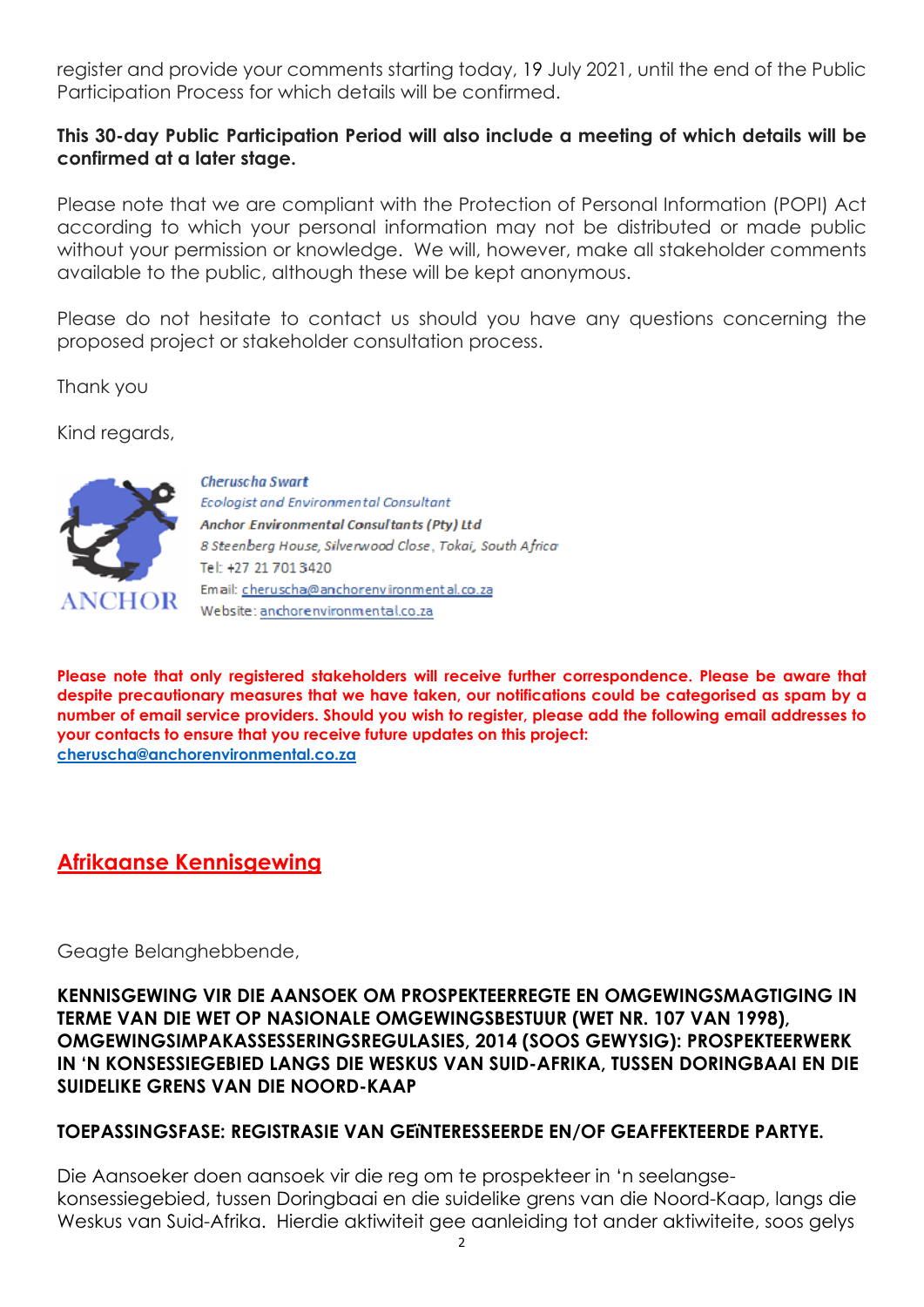onder die Omgewings-impakassesseringsregulasies, 2014 (soos gewysig) en afgekondig in terme van die Nasionale Wet op Omgewingsbestuur (Wet No. 107 van 1998). Daar word dus van die aansoeker vereis om aansoek te doen om omgewingsmagtiging by die bevoegde owerheid, dit wil sê die Department van Minerale Hulpbronne en Energie, benewens die aansoek om prospekteerregte, voordat daar voortgegaan mag word met die aktiwiteite. Die aansoeker het Anchor Environmental Consultants (Edms) Bpk aangestel as die Onafhanklike Omgewingsassesseringspraktisyn (EAP) om te help met die aansoek om prospekteerregte en om 'n Basiese Assesseringsproses uit te voer as deel van die aansoek om omgewingsmagtiging.

#### **U word hiermee uitgenooi om te registreer as 'n geïnteresseerde en/of geaffekteerde party (I&AP) vir die voorgestelde aktiwiteit, vanaf vandag 19 July 2021.**

Stuur asseblief u naam, kontakbesonderhede, en voorkeurmetode vir kennisgewing (bv. e-posadres, selfoon of mondelingse kommunikasie) en 'n aanduiding van enige direkte sake-, finansiële, persoonlike of ander belangstellings (bv. Visserye, sake-eienaar, regeringsamptenaar) wat u in die aansoek mag hê

na **cheruscha@anchorenvironmental.co.za**. As u van iemand weet wat moontlik ook 'n I&AP is, verwys hulle asseblief na hierdie e-pos of stuur vir ons hulle besonderhede. Ons vra ook dat u hierdie kennisgewing druk en op die deure van u instansie plak, sodat die gemeenskap bewus gemaak kan word van die deelname proses.

#### **U word ook in kennis gestel dat daar 'n amptelike 30-dae openbare deelnameproses sal wees wat enige tyd vanaf middel to einde Julie 2021 'n aanvang sal neem. Inligting rakende die proses sal mettertyd bevestig en aan belanghebbendes gekommunikeer word.**

Gedurende hierdie 30-dae periode het u die geleentheid om die Konsep-basiese assesseringsverslag (BAV) te hersien en kommentaar daarop te lewer. Hierdie veslag sal op ons webtuiste aanlyn en ook op aangewese plekke beskikbaar gestel word. Die Konsep-BAV sal besonderhede verskaf oor die aansoeker, die geaffekteerde omgewing, die prospekteeraktiwiteit en enige potensiële gevolge. U kan registreer en kommentaar lewer vanaf vandag, 19 July 2021 tot en met wanneer die openbare deelnameproses eindig. Besonderhede oor die openbare deelnameproses sal bevestig word.

#### **Die openbare deelnameproses sal 'n openbare vergadering insluit, waarvan die besonderhede later bevestig sal word.**

Let asseblief daarop dat ons voldoen aan die Wet op die Beskerming van Persoonlike Inligting (POPI), ingevolge waarvan u persoonlike inligting nie sonder u toestemming of kennis versprei of openbaar gemaak mag word nie. Ons sal egter alle kommentaar van belanghebbendes aan die publiek beskikbaar stel, alhoewel dit anoniem sal bly.

Moet asseblief nie huiwer om met ons in verbinding te tree indien u enige vrae oor die voorgestelde projek of die openbaredeelname proses het nie.

Dankie.

Vriendelike groete,